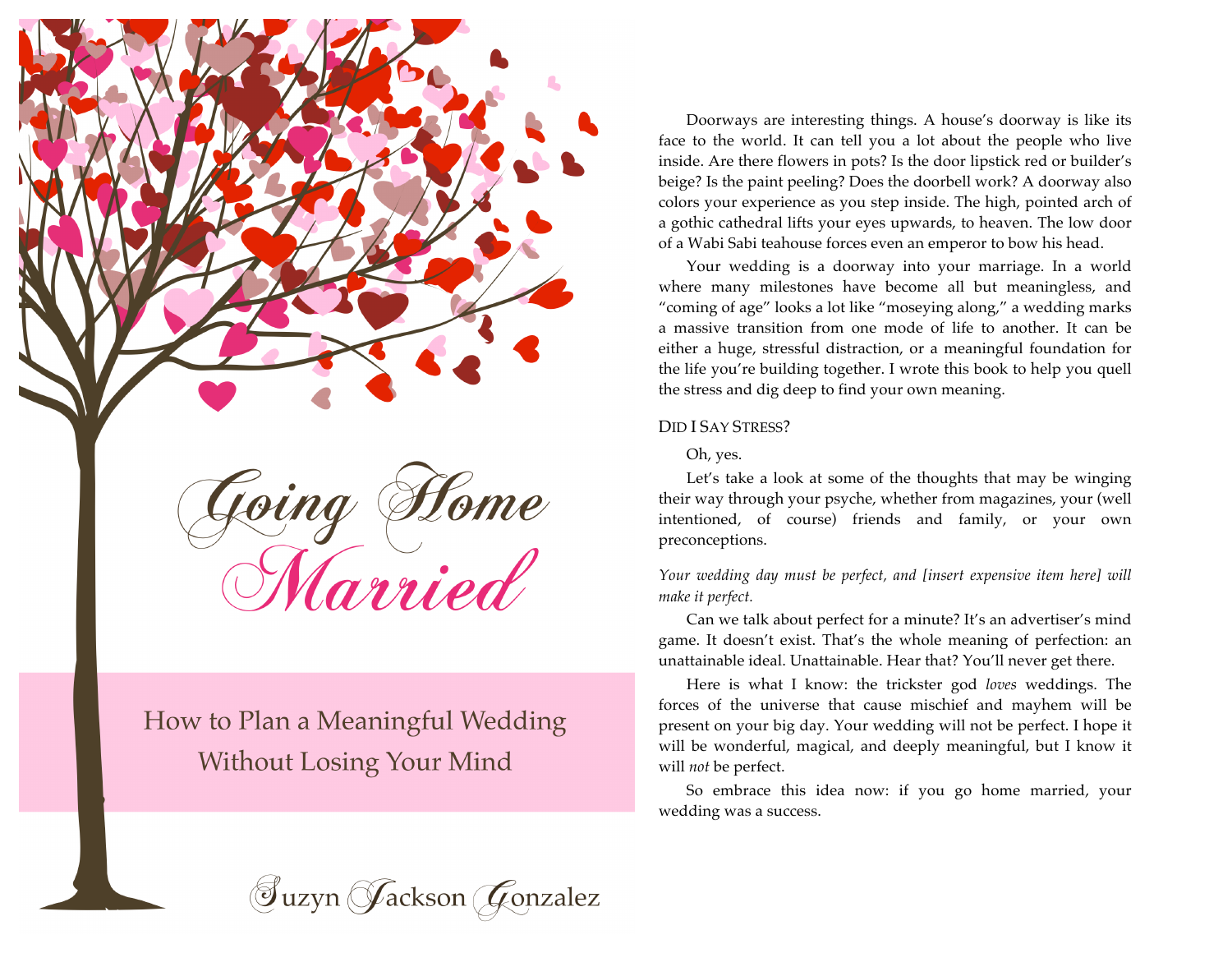*Your wedding day is the most important day of your life.*

Um, how about graduation from law school, or the day you met your partner, or having your first kid, or your sixth kid, or getting to the top of Kilimanjaro, or how about getting born yourself? How is any day *the most* important? We're back in advertising gimmick land. Advertisers love superlatives. Just look at car ads: the *best* fuel mileage, the *most* rugged, the *highest* resale value. Any superlative is a big red flag that you're leaving reality and heading for perfectionville. Don't go there.

# *Everyone you invite—and everyone you don't—is going to judge you.*

Yeah, well, this one is true. In fact, everyone is judging you all the time. Ok, not *all the time*—only when they're thinking about you. Which is not much of the time at all, since they're spending most of their time worrying about how everyone else is judging them.

Pssst…

Hi! You're reading an excerpt from my new book. If you are enjoying it, would you please pass this PDF along to your friends?

I will tell you this: when life gets tough and your marriage is tested when you're sitting in a doctor's office hearing bad news, when you're trying to decide whether to move across the country for an amazing job, when you can't remember whose turn it is to change the 2am diaper—what people thought of your first dance moves is not going to have much bearing. But the memory of dancing with your partner

in joy and celebration might just lift you up.

In short, you've got to decide whether to live your life for them or for you. I know—much easier said than done! If this one is really hard for you (it sure is for me), please go now and google "Brené Brown TED."

*Wedding = \_\_\_\_\_\_\_\_\_\_\_\_\_\_\_\_\_\_\_\_\_\_\_*

I want you to write down, quickly, whatever comes to mind when you hear the word "wedding." Here, I'll get you started:

- $\div$  Big pouffy white dress
- Crab canapés
- Open bar
- Custom-printed cocktail napkins

Keep going…

Now hear this: your wedding does not have to look like that. Those are preconceptions, and you get to toss the ones you don't like in the garbage. Take a big marker and cross out anything in the list above that doesn't feel right.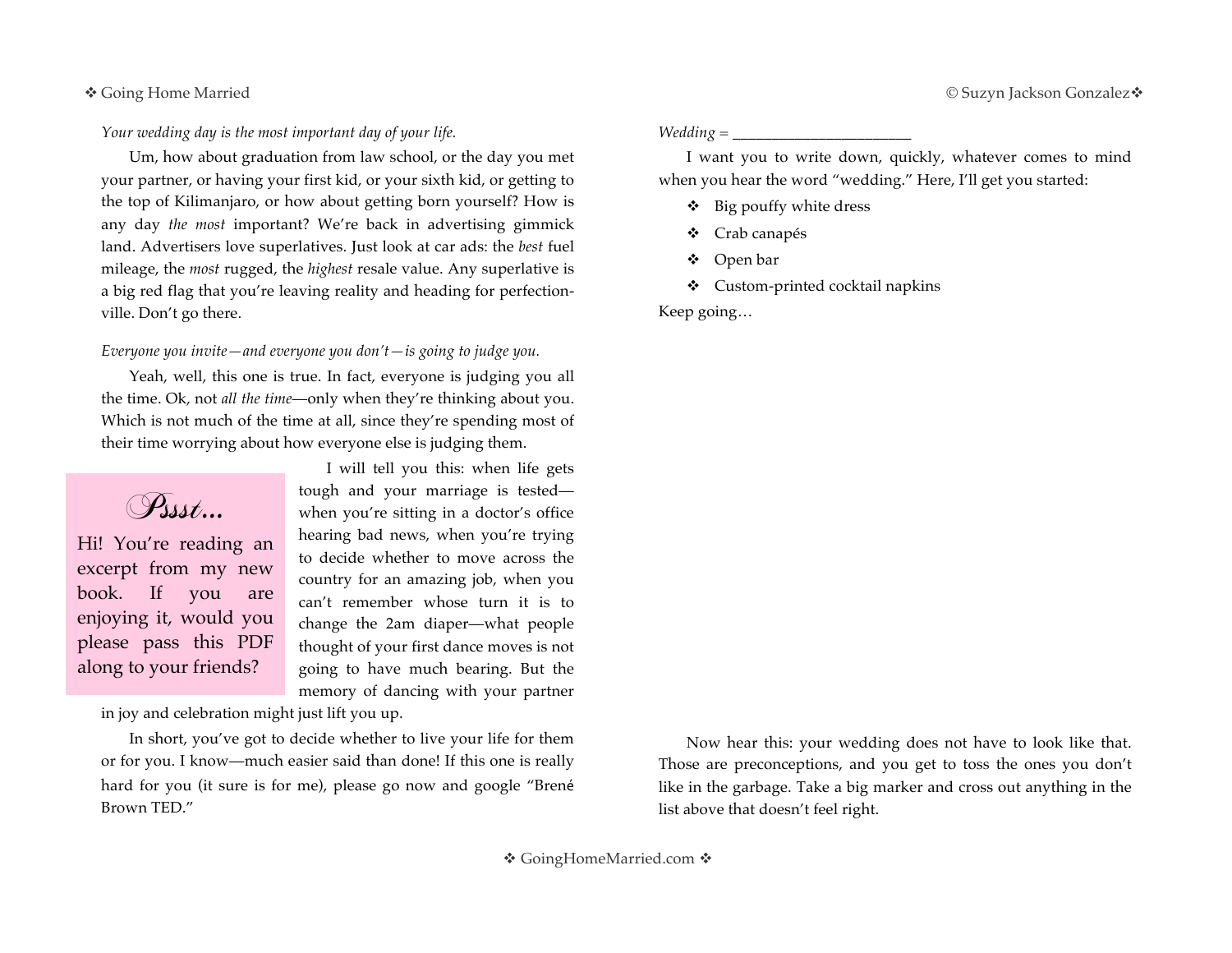### IT'S THE CEREMONY, STUPID!

*(Sorry, I didn't mean to call you stupid. It's the ceremony, sweetheart!)*

Cut to the chase time: You're getting married. You're going to start using words like "my husband" and "my wife" (and yes, you're allowed to giggle the first 18 times you use them.)

You wouldn't know it from reading a wedding magazine, but the process of getting married is pretty simple. You do some legal paperwork (a whole lot less than when you buy a house). You show up at a certain time and place, and you promise to love and respect each other for the rest of your lives. An official-type person declares you married. Boom.

A wedding is simply an event where you get married. The ceremony is *it*. The ceremony is what the day is about. Everything else is secondary—the pageantry, the flowers, the dress, the trimmings. It's all icing on the cake (as it were). It's there to announce, amplify, and celebrate the ceremony. You're forming a lifelong commitment. It's one of the few times you get to mark a major life event in the style of your choosing.

A wedding also has deep spiritual and emotional implications. It is an affair of the heart, mind, body, and wallet. Only you know what you need to *feel* married, emotionally and spiritually.

### HOW THIS BOOK CAN HELP

*Fine*, I can hear you thinking. *That's all very nice but it doesn't help me choose whether to get the bells or the doves printed on my cocktail napkins!*

I get it. You've got a gazillion choices in front of you, each one seems monumentally important, and you're feeling overwhelmed. Ok—big deep breath.

Here's the secret: You've already made the two most important choices: you chose your partner, and the two of you chose to get married. You have one more choice to make, something I call the touchstone, which is really just a way of remembering what this whole wedding thing means to you. Once you've made that third

choice, all the rest—the dress and the canapés and the cocktail napkins—will sort of fall into line. You'll make the choices that reflect your touchstone. Easy.

Throughout this book, I try to reduce things to their most basic elements, in order to make them easier to think about. When you can see the skeleton clearly, you are free to think creatively about fleshing it out and adding touches to make the result uniquely your own.

Are you loving it? The book's available on **Amazon.com**. Or ask your local bookstore to order ISBN 1469937379.

# THE LIST

When I was planning my wedding, what I wanted more than anything was a list, a simple list that would tell me, "Here's everything you need to think about, and once you've thought about it all, you're done." I read many wedding books, and they all had a list of some sort. Thing was, every list was a little bit different, and they all, well, they all had stuff that was… a little bit silly, or slightly pretentious, or, at the very least, not necessary. I started to divide the lists into optionals and non-optionals, and once I thought about it that way, I saw that the non-optional list was pretty short. Would you like to see it?

- $\triangle$  A ceremony
- $\triangle$  A place and time for the ceremony
- An officiant
- ❖ Witnesses
- Some legal paperwork
- $\div$  Something to wear
- A way to tell everyone what's going on
- A way to thank everyone who helped or wished you well Truly, if you've got all that, you've got a wedding.

#### $\clubsuit$  Going Home Married  $\circ$  Suzyn Jackson Gonzalez  $\clubsuit$